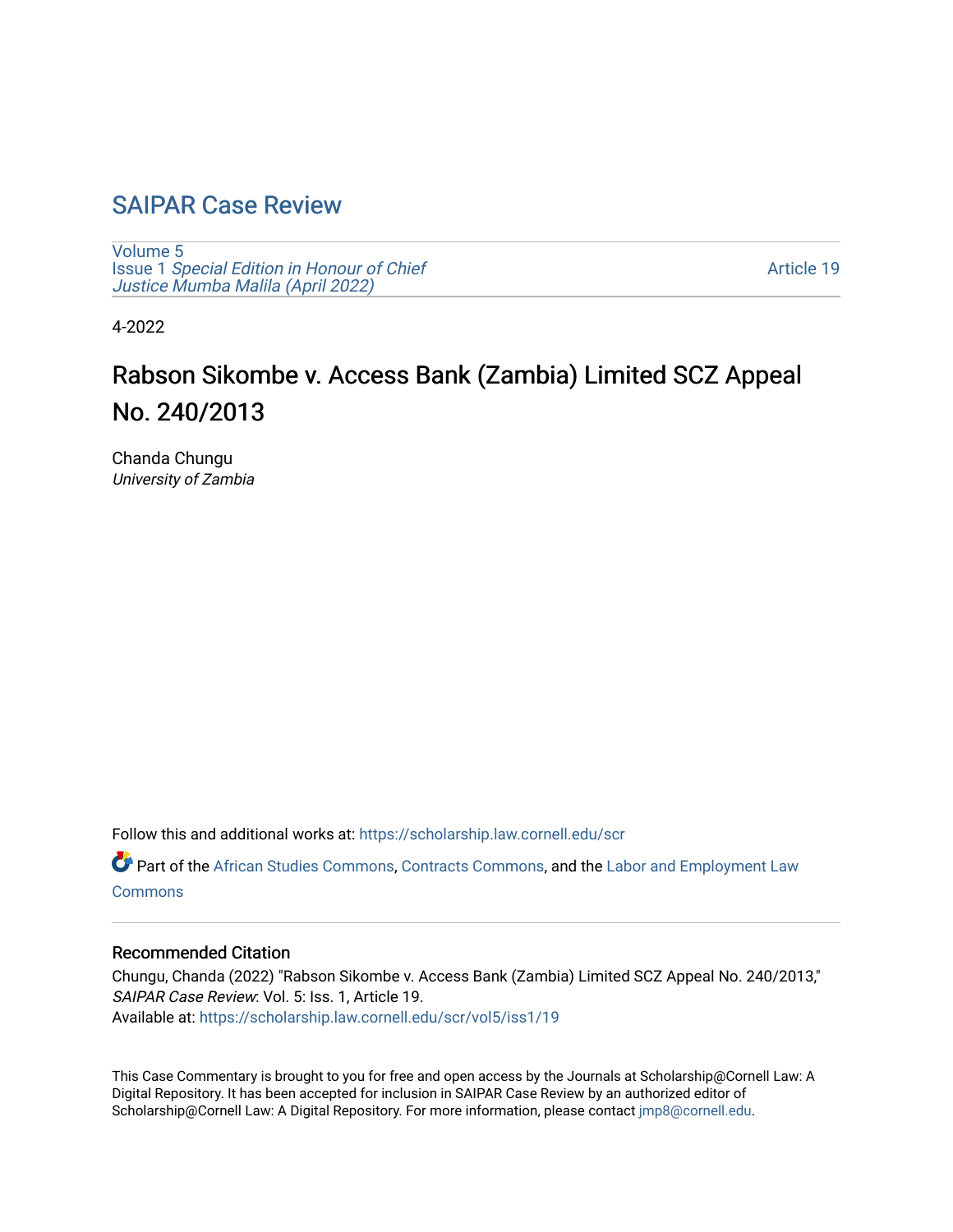### *Rabson Sikombe v. Access Bank (Zambia) Limited SCZ Appeal No. 240/2013 Chanda Chungu[1](#page-1-0)*

### **Facts**

The employee was employed as a Transaction Officer with effect from the 17th of November 2008. He was suspended from duty on the 15th of May, 2009 following an investigation into the sum of K804 million, unauthorized overdraft on an account held in the respondent's Bank by a company called ZCON,it being alleged that the appellant failed to manage the credit portfolio by not constantly reviewing the overdrawn account, leading to the customer's overdrawn position exceeding the approved limit of K350 million.

It was further alleged that the employee had provided false information that the client had an approved facility of K1.2 million and, thereby, misleading the Operations and Branch staff to action the transactions. This conduct, according to the respondent, amounted to gross misconduct, contrary to the employer's Staff Handbook. He was subsequently suspended and thereafter summarily dismissed.

#### **Holding**

The Supreme Court held that the employee was given the opportunity to be heard on the issues relating the ZCON account. The burden was on the employee to show that the right to an opportunity to be heard was violated. Further, the Supreme Court stressed that where there is no prescribed manner by which the employer affords the employee an opportunity to be heard, it is imperative that the employer gives a chance to the employee to defend himself in some way. In the circumstances, the employee had been given a chance to be heard in some form.

As it related to summary dismissal, the court held that where an employee commits a serious offence, the employer is not restricted by procedural requirements and contractual procedures. In such circumstances, dismissal is justified as he committed a serious, dismissible offence.

Lastly, the Supreme Court refused to accept to the employee's argument that he was not bound to the terms of the contract, and Staff Handbook including those that provided for summary dismissal. This was because the contract of employment provides for the provision on summary dismissal on grounds of misconduct and expressly incorporated the Staff Handbook are a document that shall also govern the employee's terms and conditions of employment.

### **Significance**

The Supreme court explained the importance of this provision (referring to Section 26A of the now repealed Employment Act which is like Section 52 (3) of the Employment Code Act) in *Rabson Sikombe v. Access Bank (Zambia) Limited,[2](#page-1-1)* where the Court in a judgment delivered by Malila JS (as he was then) stated that:

Section 26A does embody a cardinal principle of natural justice, namely, that a party should not be condemned unheard. Before an employee is dismissed on conduct related grounds, he should be afforded an opportunity to say something in his own defence.

<span id="page-1-0"></span><sup>&</sup>lt;sup>1</sup> LLB (Cape Town), LLM (Cape Town), MSc (Oxford), lecturer in law at the University of Zambia.

<span id="page-1-1"></span><sup>2</sup> SCZ Appeal No. 240/2013.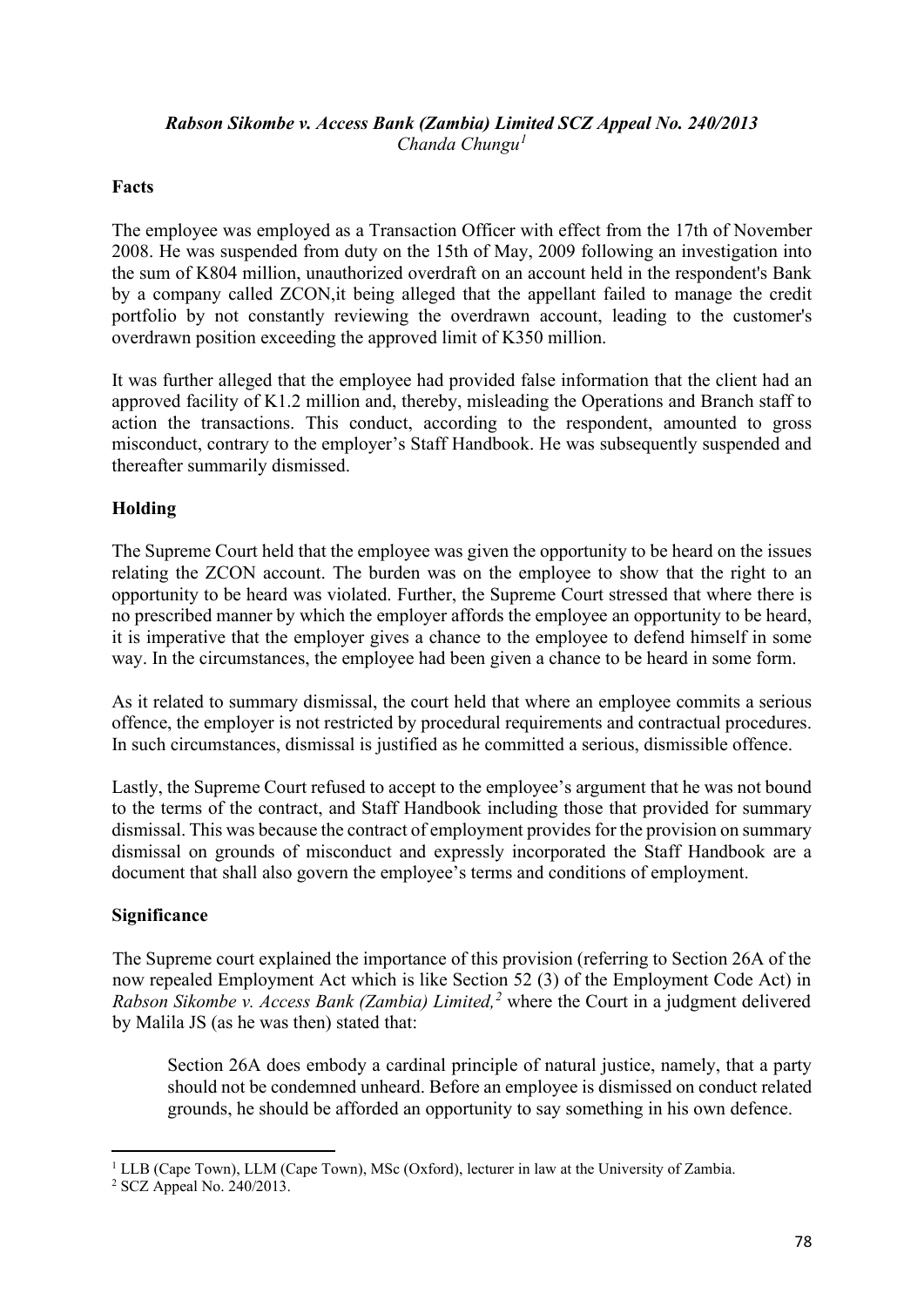The above is important because it emphasises the need to give an employee the opportunity to be heard before their dismissal on disciplinary grounds.

Prior to the enactment of the current Employment Code Act, Section 26A (which was in Part IV of the Employment Act which only applied to employees on oral contracts of employment and provided for the opportunity to be heard before dismissal on the grounds of conduct or performance), did not apply to those on written contracts of employment. In this case, the Supreme Court applied the requirement for the need to be heard, notwithstanding the fact that the employee was serving on a written contract of employment.

This shows Judge Malila's activist approach and dedication to fairness in ensuring every employee is afforded the chance to be heard, regardless of the type of contract they serve on. Justice Malila recognised that tenets of good decision-making import fairness in the way decisions are arrived at. It is certainly desirable that an employee who will be affected by an adverse decision is given an opportunity to be heard.

In Zambia, where an employer does not follow the laid disciplinary or other procedure outlined in the contract of employment, but the employee has committed a serious offence warranting dismissal, such action will not be wrongful. The rule in *Zambia National Provident Fund v. Yekweniya Mbiniwa Chirwa* which has since been applied in several subsequent cases does not apply where an employee has not committed a dismissible offence. As the Supreme Court pointed out in *Rabson Sikombe v. Access Bank (Zambia) Limited[3](#page-2-0) :* 

Where an employee has not committed any identifiable dismissible wrong, or such wrong cannot be established, the employer shall not be allowed to find comfort in the principle we expounded In the *Zambia National Provident Fund v. Chirwa* case.

In such circumstances, where the offence committed is not as serious, the employer cannot deviate from the disciplinary procedure. Justice Malila JS did however that clarify that:

We must, however, stress that the position that we have taken with regard to an employer's failure to follow procedural imperatives, is predicated on the commission by the employee of a dismissible offence or a transgression which the employee admits, or is otherwise established by unimpeachable evidence.

According to the Supreme Court, there are three instances where an employer need not follow laid down procedures prior to dismissing an employee. This is where an employee commits a serious offence, that is dismissible, or where the employee admits to an offence, that is dismissible or there is insurmountable evidence that he/she committed the grave offence.

It is submitted that where an employee commits a dismissible offence and the employee either admits the offence or there is insurmountable and unassailable evidence proving the offence committed, the resultant dismissal will not be wrongful or unfair for failing to observe the procedures laid down in the contract of employment.

This case is also important for the incorporation of documents to a contract. The Supreme Court in *Rabson Sikombe* rejected an argument by the employee that he was only bound to the

<span id="page-2-0"></span><sup>3</sup> SCZ Appeal No. 240/2013.